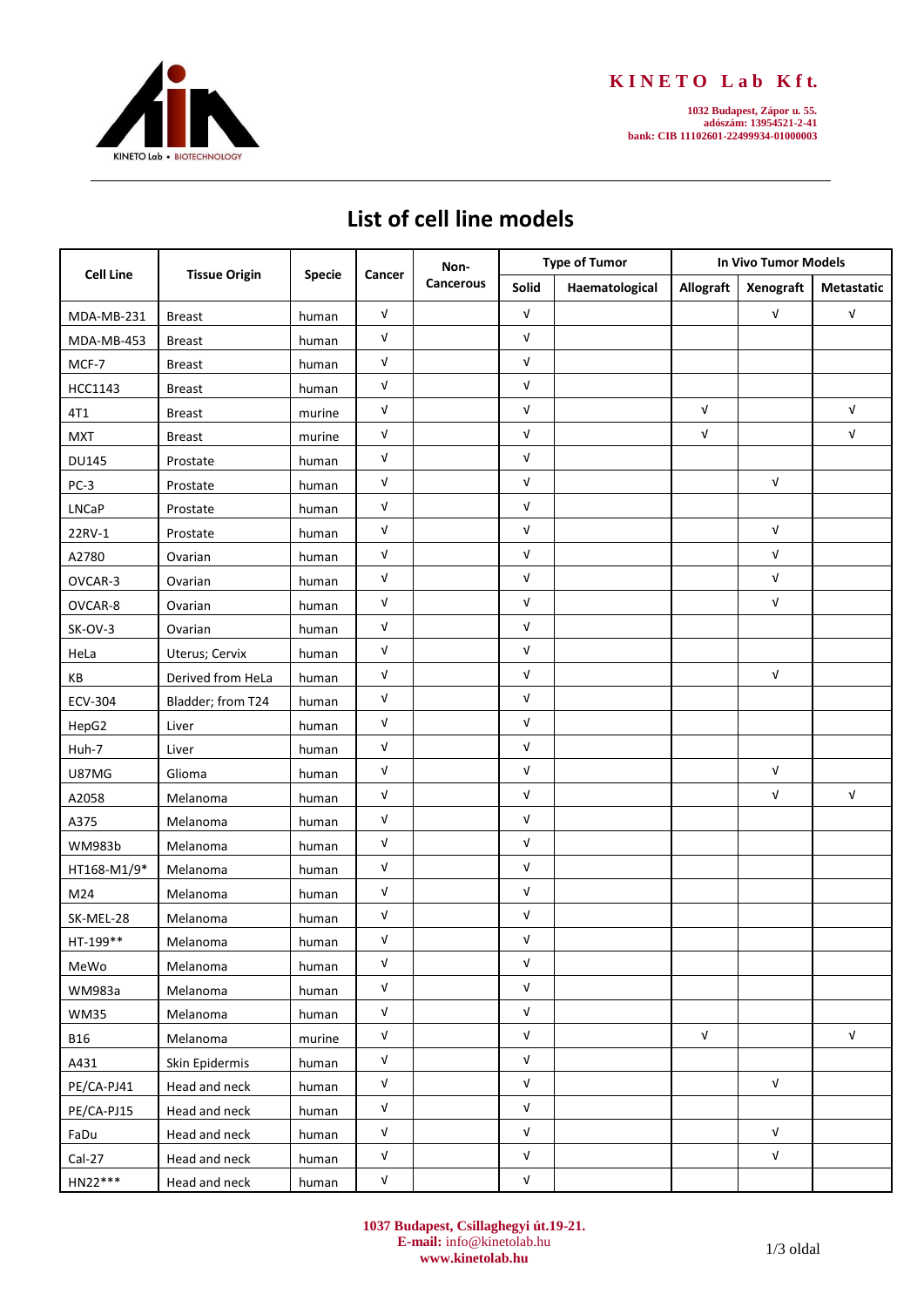

## **K I N E T O L a b K f t.**

**1032 Budapest, Zápor u. 55. adószám: 13954521-2-41 bank: CIB 11102601-22499934-01000003**

| <b>Cell Line</b>            | <b>Tissue Origin</b>        | Specie | Cancer                    | Non-<br>Cancerous | <b>Type of Tumor</b>      |                                  | <b>In Vivo Tumor Models</b> |                           |                   |
|-----------------------------|-----------------------------|--------|---------------------------|-------------------|---------------------------|----------------------------------|-----------------------------|---------------------------|-------------------|
|                             |                             |        |                           |                   | Solid                     | Haematological                   | Allograft                   | Xenograft                 | <b>Metastatic</b> |
| H1975                       | Lung                        | human  | $\sqrt{ }$                |                   | $\sqrt{ }$                |                                  |                             | $\sqrt{ }$                |                   |
| H1650                       | Lung                        | human  | $\sqrt{ }$                |                   | $\sqrt{ }$                |                                  |                             | $\sqrt{ }$                |                   |
| A549                        | Lung                        | human  | $\sqrt{ }$                |                   | $\sqrt{ }$                |                                  |                             | V                         |                   |
| H358                        | Lung                        | human  | $\sqrt{ }$                |                   | V                         |                                  |                             |                           |                   |
| H838                        | Lung                        | human  | $\sqrt{ }$                |                   | $\sqrt{ }$                |                                  |                             |                           |                   |
| H1792                       | Lung                        | human  | $\sqrt{ }$                |                   | $\sqrt{ }$                |                                  |                             | $\sqrt{ }$                |                   |
| SW1573                      | Lung                        | human  | $\sqrt{ }$                |                   | V                         |                                  |                             |                           |                   |
| LCLC-103H                   | Lung                        | human  | $\sqrt{ }$                |                   | $\sqrt{ }$                |                                  |                             | $\sqrt{ }$                |                   |
| SW-900                      | Lung                        | human  | $\sqrt{ }$                |                   | $\sqrt{ }$                |                                  |                             |                           |                   |
| $H-520$                     | Lung                        | human  | $\sqrt{ }$                |                   | $\sqrt{ }$                |                                  |                             |                           |                   |
| <b>SHP-77</b>               | Lung                        | human  | $\sqrt{ }$                |                   | $\sqrt{ }$                |                                  |                             |                           |                   |
| $HCC-15$                    | Lung                        | human  | $\sqrt{ }$                |                   | $\sqrt{ }$                |                                  |                             |                           |                   |
| LOU-NH91                    | Lung                        | human  | $\sqrt{ }$                |                   | $\sqrt{ }$                |                                  |                             |                           |                   |
| $\ensuremath{\mathsf{LLC}}$ | Lung (Lewis)                | murine | $\sqrt{ }$                |                   | $\sqrt{ }$                |                                  | $\mathsf{V}$                |                           | $\sqrt{ }$        |
| HT-29                       | Colon                       | human  | $\sqrt{ }$                |                   | $\sqrt{ }$                |                                  |                             | V                         | $\sqrt{ }$        |
| <b>HCT116</b>               | Colon                       | human  | $\sqrt{ }$                |                   | V                         |                                  |                             | V                         |                   |
| <b>WIDR</b>                 | Colon                       | human  | $\sqrt{ }$                |                   | $\sqrt{ }$                |                                  |                             |                           |                   |
| <b>SW48</b>                 | Colon                       | human  | $\sqrt{ }$                |                   | $\sqrt{ }$                |                                  |                             |                           |                   |
| SW480                       | Colon                       | human  | $\sqrt{ }$                |                   | V                         |                                  |                             |                           |                   |
| SW620                       | Colon                       | human  | $\sqrt{ }$                |                   | $\sqrt{ }$                |                                  |                             |                           |                   |
| HCA-7                       | Colon                       | human  | $\sqrt{ }$                |                   | $\sqrt{ }$                |                                  |                             |                           |                   |
| Caco-2                      | Colon                       | human  | $\sqrt{ }$                |                   | V                         |                                  |                             | V                         |                   |
| C <sub>26</sub>             | Colon                       | murine | $\sqrt{ }$                |                   | $\sqrt{ }$                |                                  | $\sqrt{ }$                  |                           | $\sqrt{ }$        |
| C38                         | Colon                       | murine | $\sqrt{ }$                |                   | $\sqrt{ }$                |                                  | $\sqrt{ }$                  |                           |                   |
| CMT-93                      | Rectum                      | murine | $\ensuremath{\mathsf{V}}$ |                   | $\sqrt{ }$                |                                  | $\mathsf{V}$                |                           |                   |
| SNU-C2B                     | Caecum                      | human  | $\sqrt{ }$                |                   | V                         |                                  |                             |                           |                   |
| PANC-1                      | Pancreas                    | human  | $\sqrt{ }$                |                   | $\sqrt{ }$                |                                  |                             | V                         |                   |
| CFPAC-1                     | Pancreas                    | human  | $\sqrt{ }$                |                   | $\sqrt{ }$                |                                  |                             | $\mathsf{V}$              |                   |
| MiaPaca2                    | Pancreas                    | human  | $\ensuremath{\mathsf{V}}$ |                   | $\sqrt{ }$                |                                  |                             |                           |                   |
| BxPC3                       | Pancreas                    | human  | $\ensuremath{\mathsf{V}}$ |                   | $\sqrt{ }$                |                                  |                             | $\sqrt{ }$                |                   |
| SW1990                      | Pancreas                    | human  | $\ensuremath{\mathsf{V}}$ |                   | $\ensuremath{\mathsf{V}}$ |                                  |                             |                           |                   |
| HT-1080                     | Fibrosarcoma                | human  | ${\sf V}$                 |                   | $\ensuremath{\mathsf{V}}$ |                                  |                             | $\ensuremath{\mathsf{V}}$ |                   |
| <b>KS IMM</b>               | Kaposi sarcoma              | human  | $\sqrt{ }$                |                   | $\ensuremath{\mathsf{V}}$ |                                  |                             | $\ensuremath{\mathsf{V}}$ |                   |
| <b>S180</b>                 | Sarcoma                     | murine | $\ensuremath{\mathsf{V}}$ |                   | $\ensuremath{\mathsf{V}}$ |                                  | ${\sf V}$                   |                           |                   |
| PFHR9                       | Mice embryonal<br>carcinoma | murine | $\sqrt{ }$                |                   | V                         |                                  | $\sqrt{ }$                  |                           |                   |
| <b>HT58</b>                 | <b>B-cell NHL</b>           | human  | $\ensuremath{\mathsf{V}}$ |                   |                           | $\ensuremath{\mathsf{v}}\xspace$ |                             |                           |                   |
| HH                          | T cell lymphoma             | human  | ${\sf V}$                 |                   |                           | ${\sf V}$                        |                             |                           |                   |
| K562                        | $\ensuremath{\mathsf{CML}}$ | human  | $\ensuremath{\mathsf{v}}$ |                   |                           | ${\sf V}$                        |                             |                           |                   |